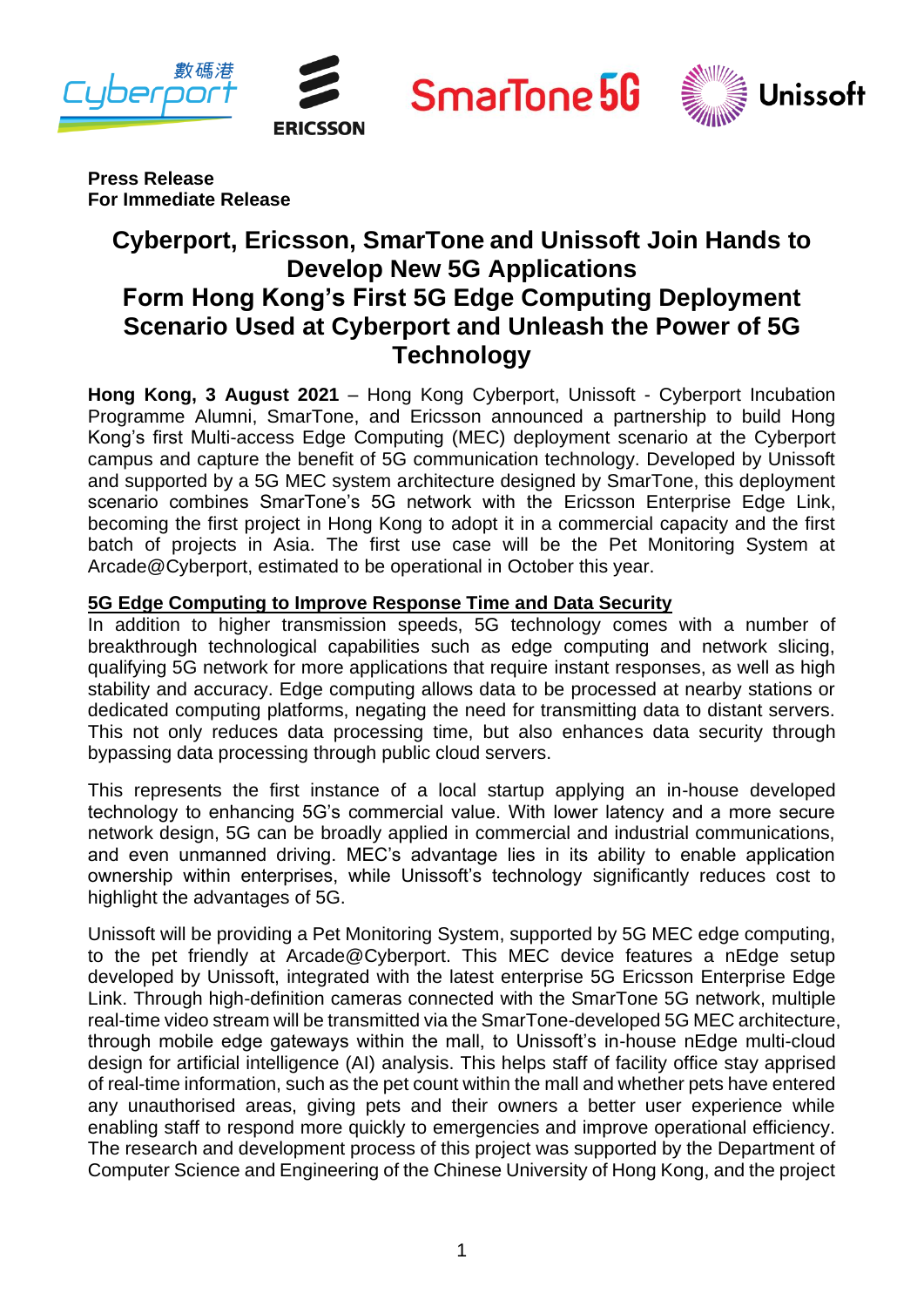

was funded by the "Subsidy Scheme for Encouraging Early Deployment of 5G" of the Office of the Communications Authority.

#### **Cyberport Campus Provides Application Scenarios for 5G Solutions**

**Howard Cheng, Chief Operating Officer of Cyberport**, said, "5G communication is a disruptive technology that provides unprecedented dimensions of development for innovative technologies, expanding the realm of technological applications using wireless networks. We are delighted to work with Cyberport Incubation Programme Alumni – Unissoft, SmarTone and Ericsson to drive 5G edge computing applications, bringing 5G MEC and the Pet Monitoring System to the Cyberport campus. We will also continue to utilise the existing campus facilities and seize the opportunity of Cyberport expansion project to provide startups with testing and application opportunities while uplifting the digital technology experience of campus users."

**Aldous Ng, Founder of Unissoft**, said, "We are delighted to be supported by Cyberport, SmarTone and Ericsson, and to have them provide an application scenario as well as comprehensive technological assistance for our 5G solution. The company will continue in our development of 5G-enabled AI Internet of Thing (IoT) applications in areas such as smart campus management, smart factory and esports, with the hopes of bringing 5G's benefits to a wider audience. We also look forward to using our nEdge edge computing technology to cooperate with other Cyberport startups interest in developing 5G applications. The company is also endorsed by the Chinese Academy of Sciences, and will be bringing nEdge to technology parks in the Great Bay Area."

**Cutting-edge 5G Applications to Highlight the Technology Leadership of Hong Kong Stephen Chau, Chief Technology Officer of SmarTone,** a member of the Cyberport Technology Network, said, "SmarTone is the leading 5G mobile operator in Hong Kong, dedicated to building a world-class 5G network. With the rapid development of 5G, mobile operators need to make full use 5G characteristics - ultra-high speed, low latency and mass connectivity, and integrate them with other advanced technologies to create more innovative solutions that will help enterprises solve their pain points and improve operational efficiency. This collaboration with Cyberport and its Incubation Programme Alumni – Unissoft is a great example of this, and we look forward to working to more startups across different industries to co-create a 5G ecosystem."

**Åsa Tamsons, Senior Vice President and Head of Business Area Technologies & New Businesses at Ericsson**, said, "This is one of the first Ericsson Enterprise Edge Link collaborations in Asia to support commercial use, and this installation provides technology enterprises the capacity to adopt 5G edge computing more easily and at a lower cost. Combined with Unissoft's smart solution and SmarTone's network coverage, we believe that this innovative solution can spotlight Hong Kong's leading position in innovative technologies."

The 5G-enabled Pet Monitoring System will be installed and tested at Arcarde@Cyberport over the next two months, and is estimated to be operational in October this year.

###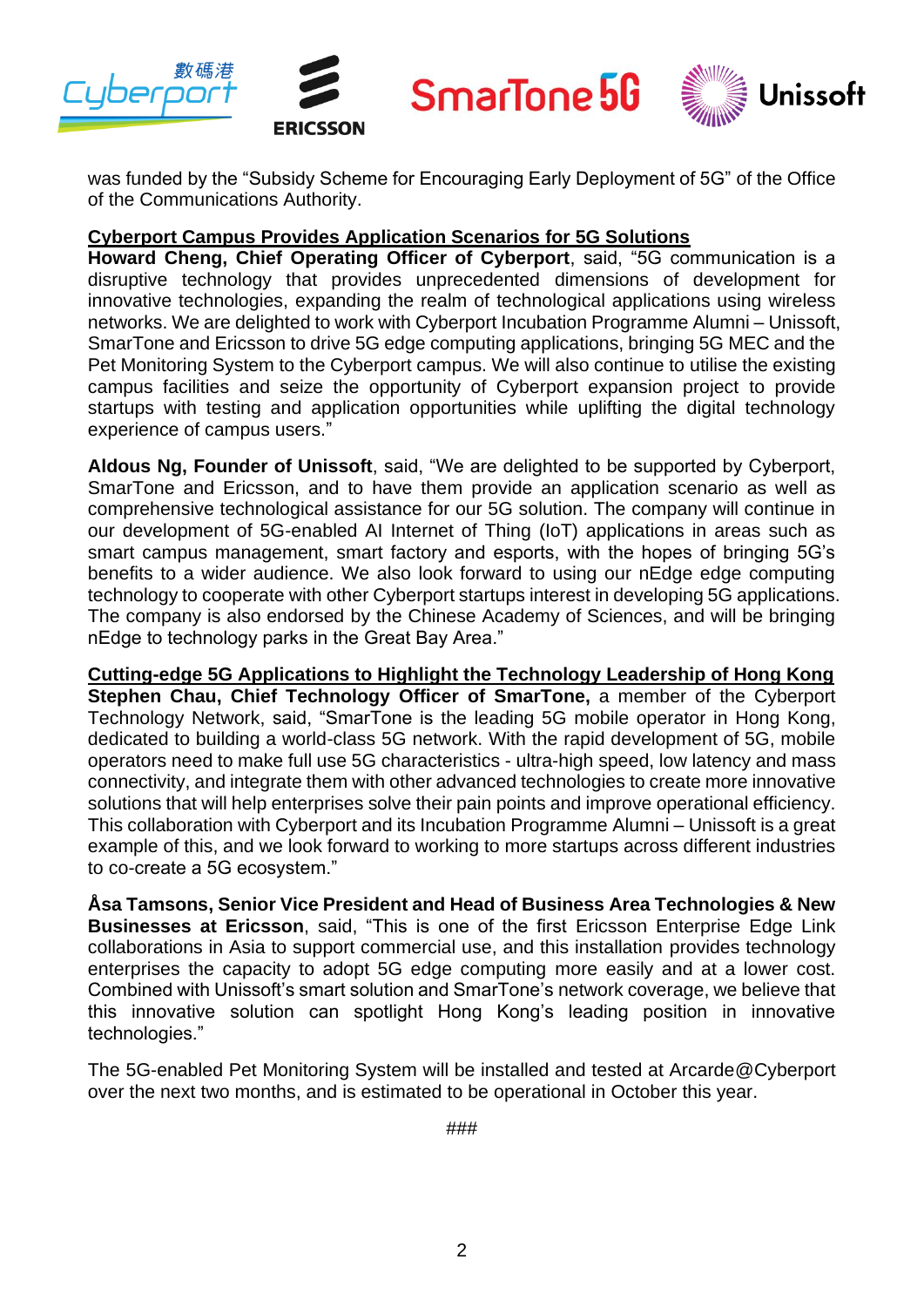



SmarTone 5G



Click here to [download](https://drive.google.com/drive/folders/1kW_xDpNDJPc-RDbkGE6k2NZk1QPEvA0O?usp=sharing) the high-resolution news photos.



(From left) Howard Cheng, Chief Operating Officer of Cyberport, Peter Fung, President of Ericsson Hong Kong & Macau, Stephen Chau, Chief Technology Officer of SmarTone, and Aldous Ng, Founder of Unissoft, at the launch of Unissoft's 5G edge computing solution at the Cyberport campus.



Arcade@Cyberport, a pet friendly mall, will be equipped with a Pet Monitoring System supported by 5G edge computing. Through SmarTone's 5G network, site managers will be provided with real-time information about pets in the store, giving a better user experience to pets and their owners.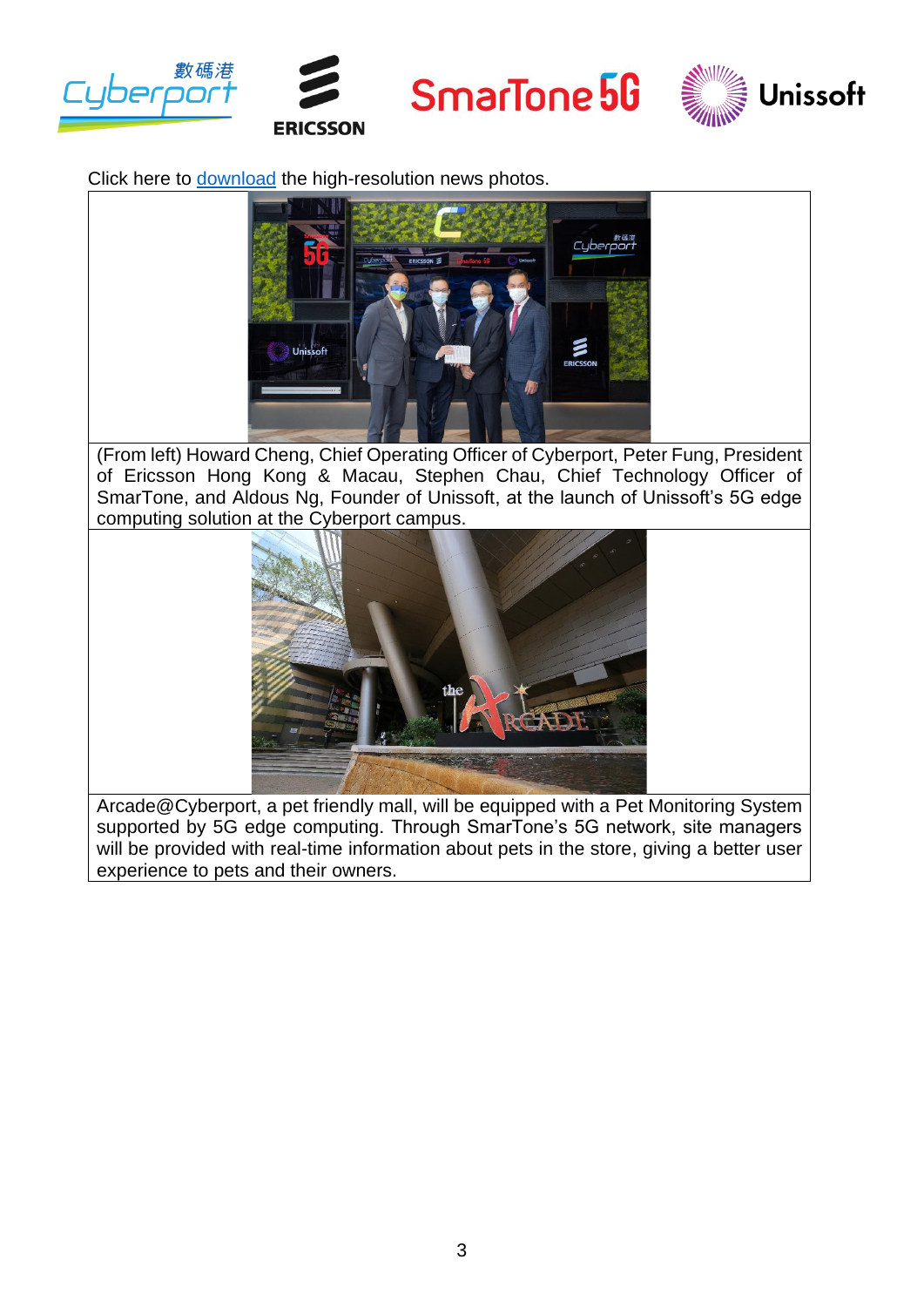









adopt 5G edge computing at a lower cost and conducive to the technology popularisation.

For media interviews with project participants, or any enquiries, please contact:

## **Cyberport**

Billy Ng Phone: (852) 3166 3613 Email[:billyng@cyberport.hk](mailto:billyng@cyberport.hk)

### **About Cyberport**

Cyberport is an innovative digital community with over 1,650 start-ups and technology companies. It is managed by Hong Kong Cyberport Management Company Limited, which is wholly owned by the Hong Kong SAR Government. With a vision to be the hub for digital technology thereby creating a new economic driver for Hong Kong, Cyberport is committed to nurturing a vibrant tech ecosystem by cultivating talent; promoting entrepreneurship among youth; supporting start-ups on their growth journey; fostering industry development by promoting collaboration with local and international partners; and integrating new and traditional economies by accelerating digital adoption in the public and private sectors. For more information, please visit [the www.cyberport.hk](http://www.cyberport.hk/)

### **About Ericsson**

Ericsson enables communications service providers to capture the full value of connectivity. The company' s portfolio spans Networks, Digital Services, Managed Services, and Emerging Business. It is designed to help our customers go digital, increase efficiency and find new revenue streams. Ericsson, s innovation investments have delivered the benefits of mobility and mobile broadband to billions of people around the world. [www.ericsson.com](http://www.ericsson.com/)